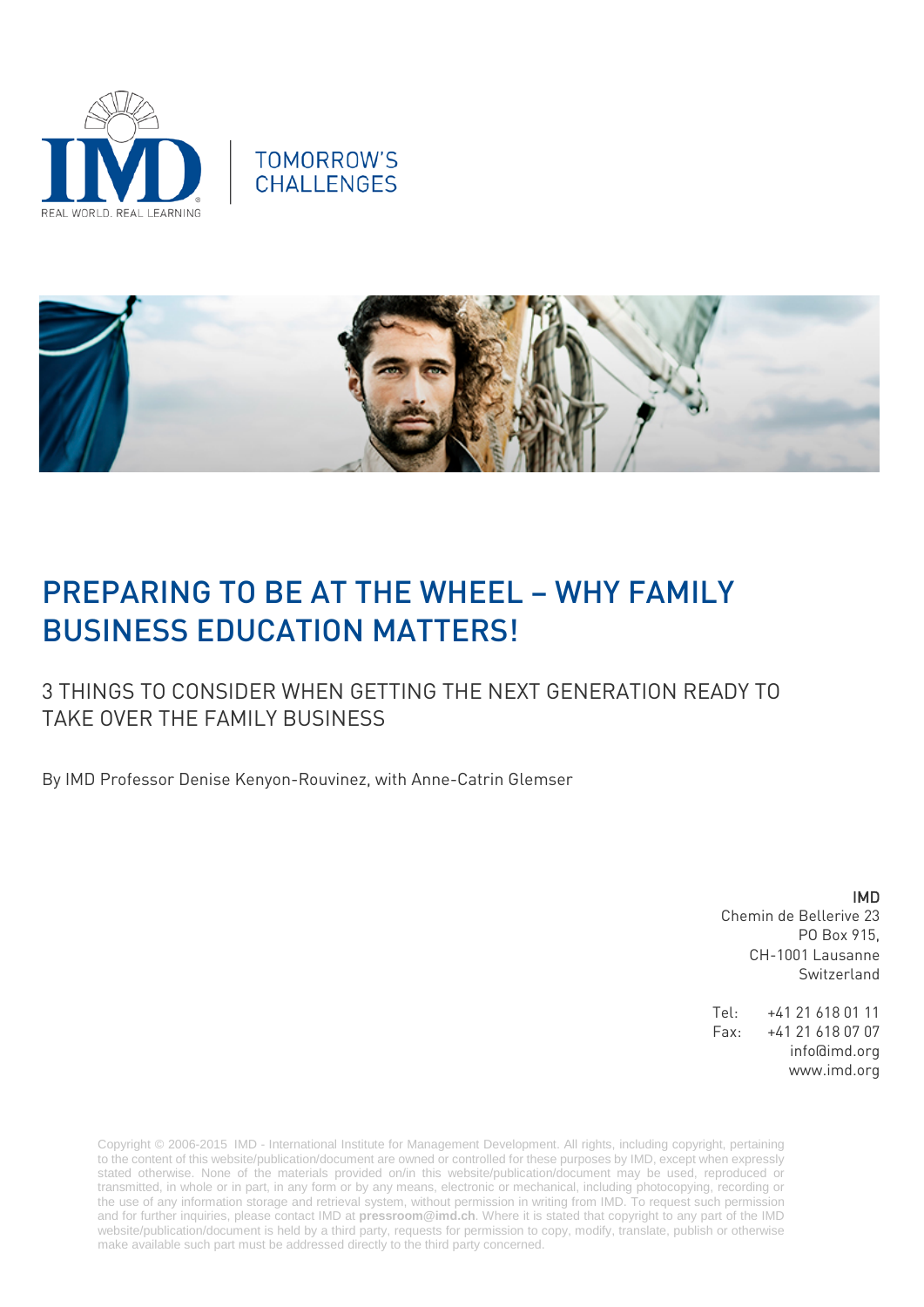All over the world, families are looking for recipes to well prepare their next generations as potential successors for operational or board roles with businesses and family organizations. Educating the next generation on family business matters is complex for both senior and next-generation family members. The list of activities that help shape and prepare the next generation can be very long. Education can be a mix of mandatory, self-imposed or discretionary activities. To ensure a successful journey, families should keep the next generation involved and learn about their needs before designing educational programs and activities.

In a recent survey, we asked next-generation family members what topics they personally considered essential to learn about. Without hesitation, they considered family and board governance to be the most important topic of all. Entrepreneurship, leadership and succession followed closely. (See Figure 1)

As a participant from IMD's Family Business Center's The Next Generation Program pointed out: "Since we are undergoing a generational transition and we do not have experience in these transitions, for us it is very important to find a proper way to maintain good family relations and also organize the business."

While establishing a family culture that nurtures exchange between generations is a step in the right direction, it is certainly not enough. Families also need to find ways to pass on their rich knowledge and heritage to the next generation while motivating them to learn about business matters. This is not a one-wayexercise. It requires commitment from both the older and younger generations.



Results from IMD Family Business Program Participants Survey from Next Generation Members, June 2015

During our 25 years of research we have found that educating the next generation about family business

matters can be one of the key ingredients to strengthen the bonds between the family and the business. This helps build a sustainable long-term vision for future generations and creates a platform for sharing experiences within the family. Having a strong education in family business matters helps the individual shape and develop a personal vision and identity as a future family business owner.

Three equally important dimensions need to be taken into consideration:

### **THE FAMILY'S BUSINESS ACTIVITIES – connecting with what the family business is about**

While the members of every generation deserve to be introduced to the family business's history as well as its heritage and values, not all will naturally be inclined to study business matters. Nonetheless, a general understanding about what a family's business activities are, together with an overview of performance, innovation, marketing, finance and social responsibility, is important for all family members in order to grasp the environment the family business is operating in.

It takes serious effort to design practical, interactive and real world learning opportunities that will stimulate the interest of young people. And it takes an open mind, curiosity and commitment for them to get involved. Internships, summer jobs, workshops with key employees, site visits, specific courses and study projects are typical activities that family businesses offer. We often hear that having a voice and being heard instead of just being at the receiving end makes all the difference.

#### **GENERAL FAMILY BUSINESS MATTERS – understanding the pitfalls of family businesses**

A deeper understanding of business issues will provide the younger generation with awareness of the family business dynamics and the pressures the owning family is exposed to over time. Becoming aware of potential pitfalls and the many diverse ways to approach succession, governance and communication is a way to establish an educated discussion within the family and to make the right choices. There are many different options for planting the seeds to grow a meaningful understanding of family business. It takes constant, yet well dosed watering to grow the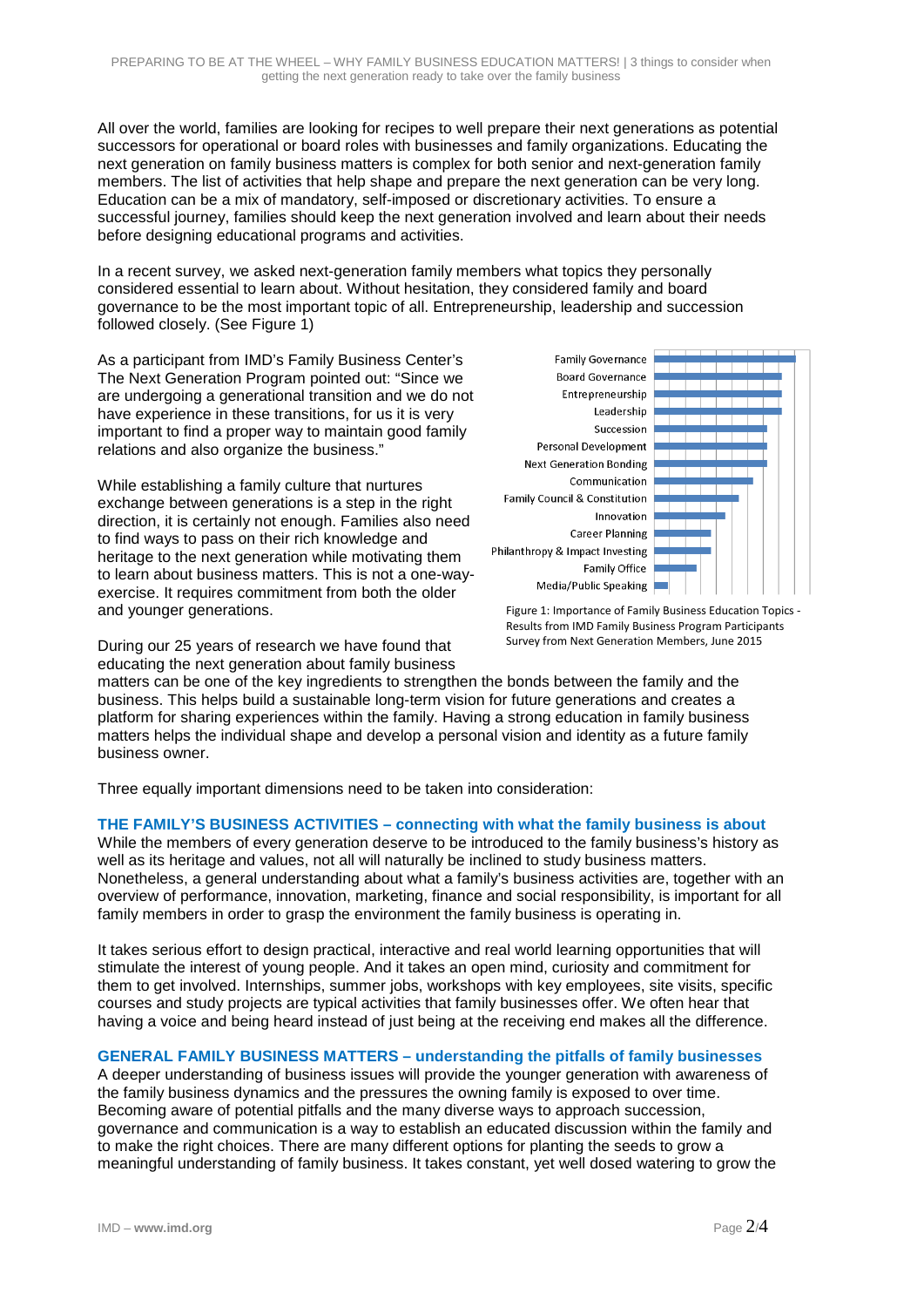seeds. Most families use a mix of them: learning from other families, enrolling in academic programs, hiring consultants and experts.

#### **PERSONAL DEVELOPMENT – preparing to add value as a future owner, manager, and family member**

Lastly, just as any executive would benefit from personal development and education, future family business leaders do too. The families can provide them with tools and experiences that help shape their talents and develop their skills while facilitating employability within and outside the family business. It is important to motivate the next generation to have the desire to contribute, to add value and to see the multiple options they have to make their dreams and aspirations become true. These activities can be formal or informal, individual or group exercises and help the next generation develop a secure base to assess the value they add to the family business. External advisors and business schools can help provide real world learning experience through team work and leadership training.

There certainly is no cookie cutter approach to instilling a strong sense of business into family members. Each family has to define and shape its own educational profile. Timing and location are also very important. Above all, it is the quality of the education that will make all the difference. In our experience, taking next generation members out of their comfort zone, offering them hands-on experience and providing short and efficient learning programs is a good way to get them involved.

An even stronger impact can be obtained when families experience learning together. We tend to agree with Oscar Wilde who said "*You can never be overdressed or overeducated"* and we strongly believe that a large part of the long-term success of family businesses depends on the level of education the next generation receives and their eagerness to apply that knowledge.

*[Denise H. Kenyon-Rouvinez](http://www.imd.org/about/facultystaff/Kenyon-Rouvinez.cfm) is the Wild Group Professor of Family Business at IMD and Director of [IMD Global Family Business Center.](http://www.imd.org/research-knowledge/global-centers/family-business/%23/home/) Anne-Catrin Glemser is Family Business Research and Program Development Manager at the IMD Global Family Business Center.*

*The next session of [Leading the Family Business](http://www.imd.org/executive-education/lfb/leading-family-business/description-dates-fees/) takes place from October 25-29 in Lausanne. The [Leading the Family Business](http://www.imd.org/executive-education/lfb/leading-family-business/description-dates-fees/) stream at OWP in Singapore takes place from November 16-20.* 

*The upcoming session of [The Next Generation](http://www.imd.org/executive-education/tng/next-generation/description-dates-fees/) takes place from 7 to 18 September.*